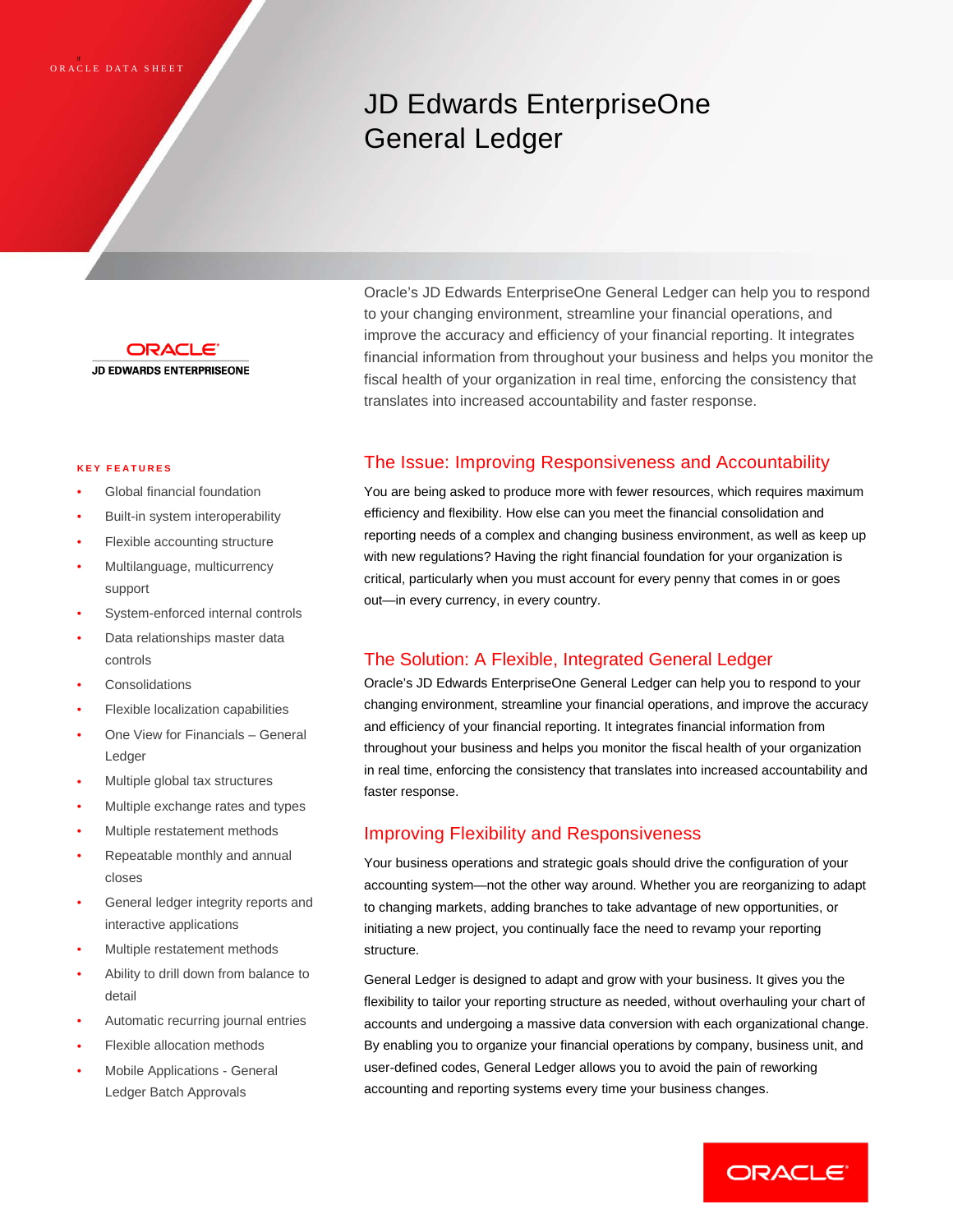**KEY BENEFITS**

If

- Support healthy customer relationships
- Streamline receipt processing to improve cash flow
- Balance credit and collections management to reduce risk
- One View Reporting for Financials -Accounts Receivable

#### **R ELATED PRODUCTS**

This module is designed to be integrated with these JD Edwards EnterpriseOne products across your operations using common tools and a Pure Internet Architecture:

- JD Edwards EnterpriseOne Financial Management
- JD Edwards EnterpriseOne Capital Asset Management
- JD Edwards EnterpriseOne Human Capital Management
- JD Edwards EnterpriseOne Project Management
- JD Edwards EnterpriseOne Supply Management (Procurement)
- JD Edwards EnterpriseOne Order Management
- JD Edwards EnterpriseOne Supply Chain Planning
- JD Edwards EnterpriseOne One View Reporting for Financials – Accounts Receivable

First, General Ledger is set up with companies. Legal entities, nonlegal entities, reporting groups, and consolidation entities can all be set up as companies with their own fiscal date pattern and base currency. For example, if you require a balance sheet at the division, district, or store level, you can set up each of these entities as a company. Once companies are created, you can create individual business units and assign them to a company. A business unit is the lowest level at which you track revenues and expenses for your organization. A particular sales office or warehouse, a specific administrative division within your organization—any group or physical site can be designated as a business unit.

The true flexibility of the system comes with the next step—user-defined codes. Userdefined codes are used to organize and group your business units in several different ways. This capability allows you to create customized reports by grouping business units by product, geographical region, division, or any other type of grouping that you require. For example, your New York parts warehouse business unit can be assigned a product category code of "AP" (for automobile parts), a region category code of "NE" (for the Northeastern United States), and a division category code of "WH" (for a warehouse). This powerful capability enables you to group business units in multiple ways for different reporting requirements.

Once your companies, business units, and category codes have been established, you can set up object and subsidiary accounts for each business unit that describe transaction types, such as rent expense, paper supplies expense, or sales revenue. The combination of the business unit, object, and subsidiary creates unique account numbers that together form your chart of accounts.

Now that your foundation accounting structure is established, you can take advantage of the incredible flexibility this structure allows. If your company reorganizes, expands, or merges with another company, you may need to move business units from one company to another or create new business units and move existing account detail and balances over. With General Ledger, you save time and preserve the accuracy of your data. You can automatically change your account transaction and balance tables without manually assigning a new company number to the chart of accounts or creating journal entries to transfer balances to the new company.

Data relationships can be defined to manage the data defined in these reporting attributes to ensure reporting accuracy. Based on your configuration and use of the financial system you define relationships between business unit columns and data values within those columns. These rules result in simpler, more accurate data entry, and ultimately more accurate financial reporting. When organization and grouping requirements change, these date effective rules can be automatically applied globally to facilitate the changes quickly and accurately. This built-in flexibility allows you to quickly react to changes and grow your business while preserving your data integrity.

## Integrating Information to Streamline Operations

With JD Edwards EnterpriseOne, you can streamline the day-to-day functions of your accounting department. The system provides an accurate and cost-effective way of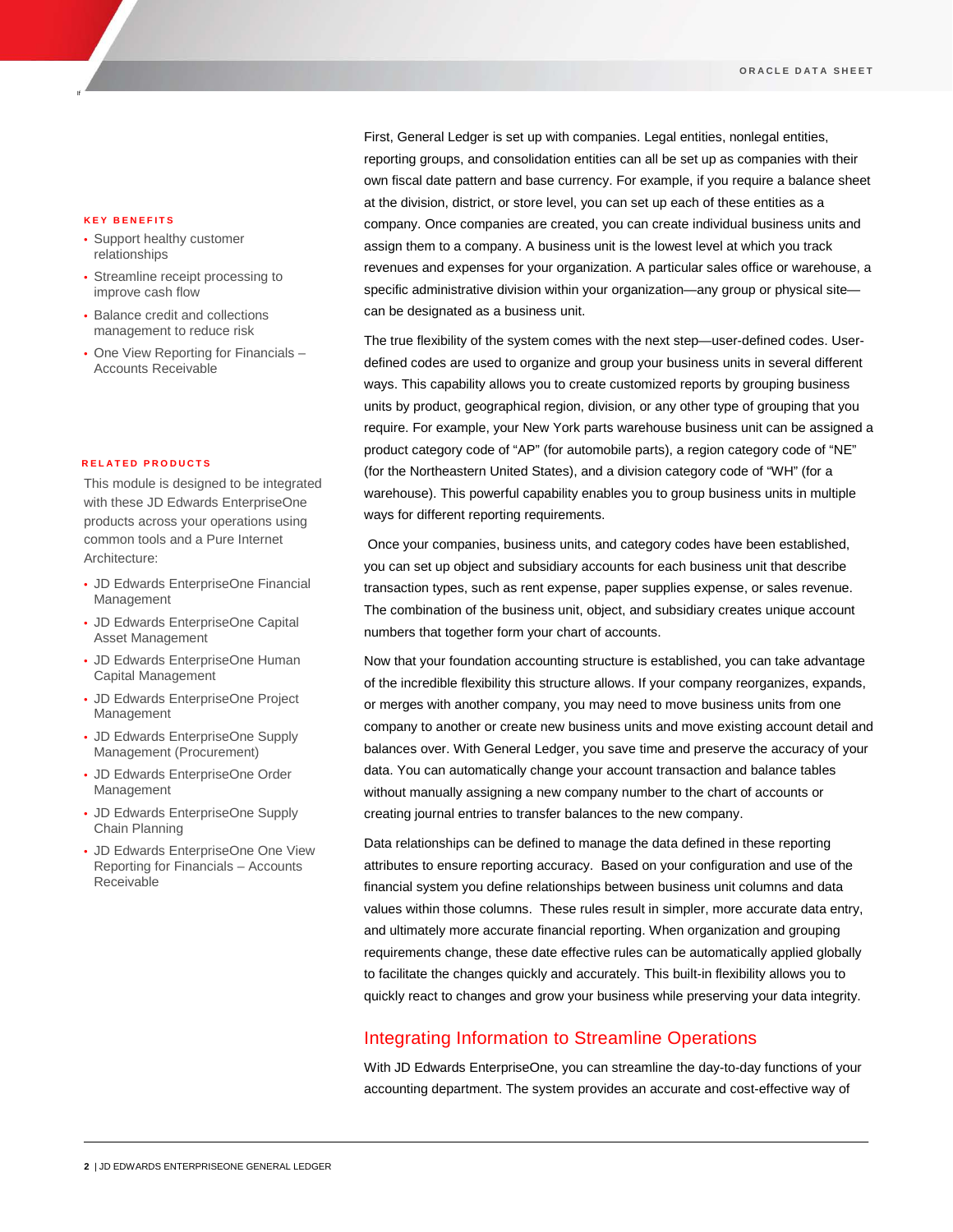organizing, maintaining, recording, and analyzing financial information. A key element of a streamlined operation is built-in integration with other systems. In addition to its direct integration with the accounts payable, accounts receivable, payroll, and fixed assets systems, General Ledger also ties directly to our JD Edwards EnterpriseOne solutions for manufacturing and distribution.

For example, sales order updates automatically generate the general ledger transactions associated with the appropriate accounts receivable invoices. Similarly, purchase order receipts from procurement trigger corresponding updates to General Ledger. You eliminate the need to re-enter the same information and ensure the consistency of information across all departments—in real time.

You can also take advantage of mobile technology to enable your accounting personnel to review and approve general ledger batches on their mobile devices.

## Managing Global Initiatives with a Single Information Source

JD Edwards EnterpriseOne provides the flexibility to conduct business in multiple countries, languages, and currencies while maintaining an integrated view of the business through an accurate and consistent general ledger. Multinational functionality lets you:

- Accommodate country-specific practices for magnetic media processing, electronic funds transfers, and direct bank involvement with bank statement processing capabilities.
- Maintain a chart of accounts for both a parent company and its subsidiaries to comply with statutory reporting requirements for individual countries or regions.
- Create charts of accounts with business unit descriptions in multiple languages.
- Designate different currency preferences for each company, supplier, customer, account, and employee, with automatic conversions of transactions entered in domestic or foreign currencies.
- Ensure compliance with local, regional, and national regulations.

Integration also facilitates a consolidated view of your business. For each of your subsidiaries, the General Ledger consolidation capability dynamically creates business units, accounts, and related category codes that comply with the requirements of your main reporting company. You can consolidate account balances at multiple locations and validate the information sent to the reporting company. You can also review consolidated amounts at any level of detail, in online or printed formats, at any point in time—not just at period end.

### Improving Accuracy in Financial Operations and Reporting

While regulatory requirements such as Sarbanes-Oxley mandate a baseline of reporting accuracy, improving the integrity and accuracy of financial information and operations throughout your enterprise can also improve your competitive footing. The more accurate your information, the more efficient and profitable your organization will be. General Ledger helps you build an effective compliance program. You have the

If